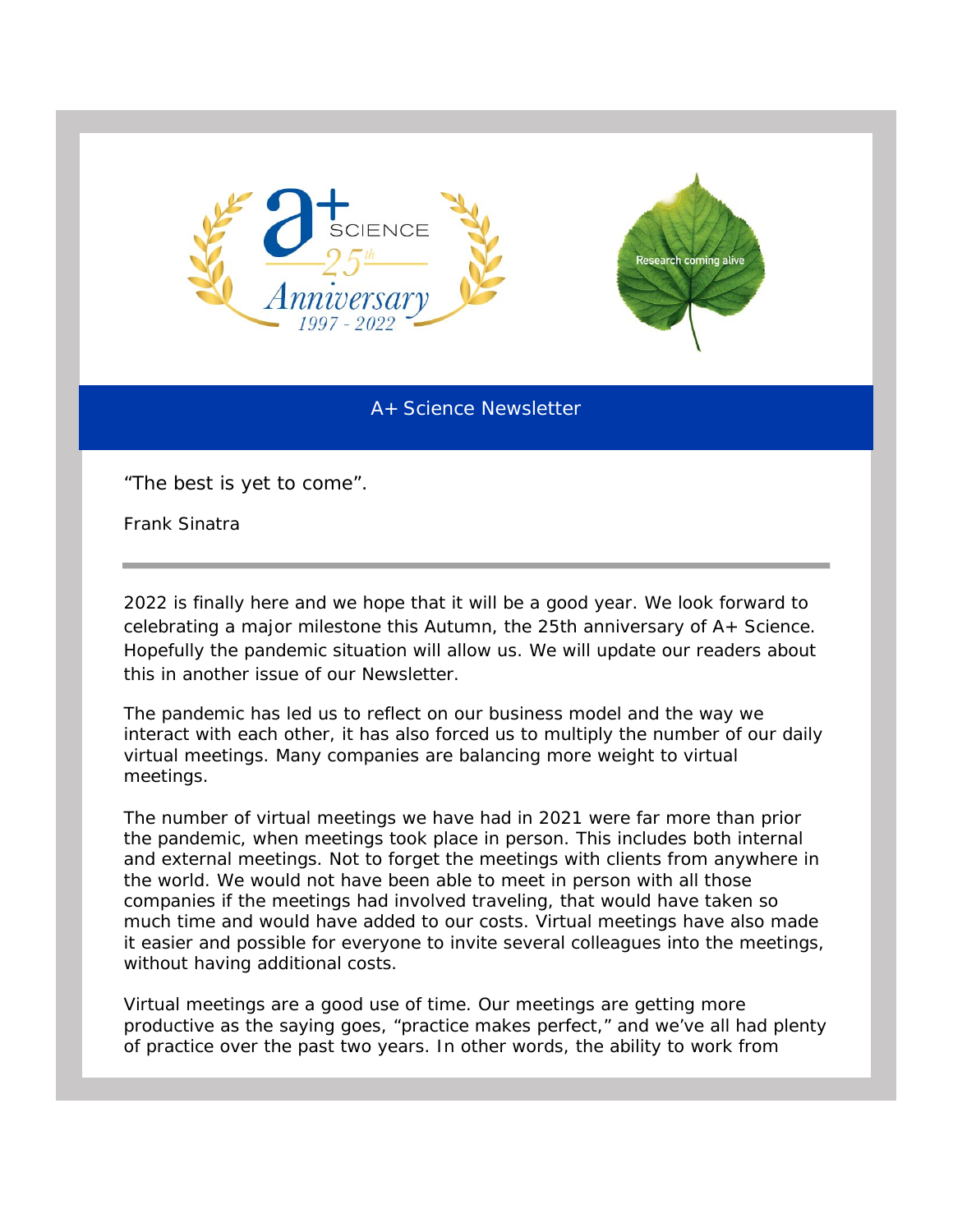anywhere and connect online is awesome. The planning of a meeting is so much easier now.

With remote hirings of employees, businesses have started working on strategies to improve their online team interactions.

Virtual meetings require investments, but comparisons with many other measures, such meetings are cost-effective, simple to implement, and result economic gains, save tons of CO2 – at the same time employees' freedom and flexibility is enhanced. We believe that this will be the year to witness a rise in virtual meetings, the idea of virtual workspace is growing widely, in fact the pros and more than the cons.

We asked Mario Clementi, Head of Pharmacovigilance at A+ Science about the impact of virtual meetings on his daily work.

"Like everyone else I have used video calls a lot during the pandemic, both with colleagues, business partners as well as with current and potential clients. For me it is important to get a person's body language, the eye contact, and other social cues. Video calls have made it possible for me to bond with people far away as if I knew them personally. For example, last summer when I met a person for the first time in real life after a year of video calls. It felt as if we knew each other very well, although meeting face-to-face added a new dimension," says Mario Clementi.



Mario Clementi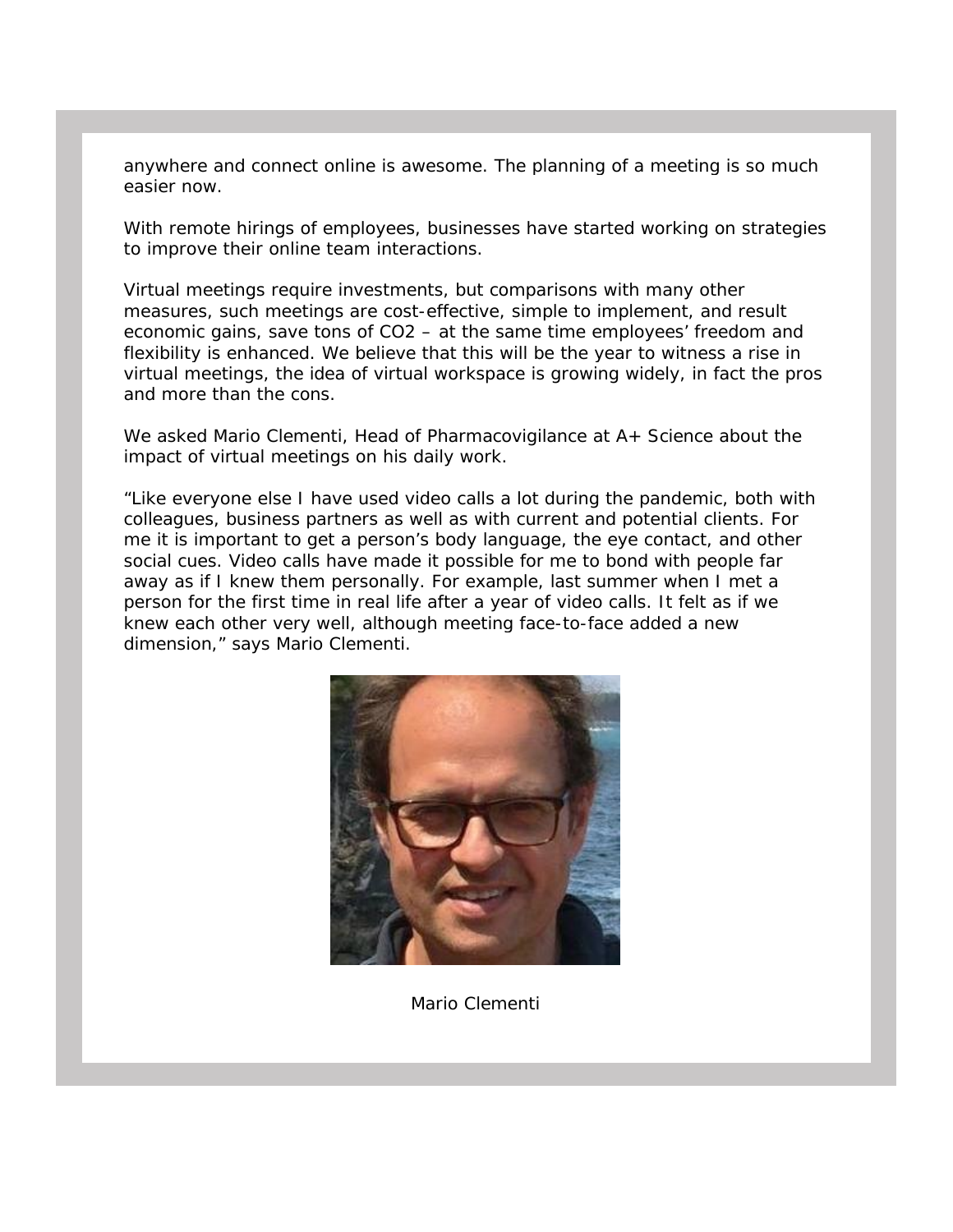Contact us at [info@a-plusscience.com](mailto:info@a-plusscience.com) to find out more about how our team can help you reach your goals and objectives.

Are you aware of the services A+ Science provides?

- Our services include clinical trial management, we can conduct the entire clinical study, from start to finish or parts of it, depending on our customers' needs.
- We also provide full pharmacovigilance services, pre-and postmarketing, including 24/7 availability of QPPV, Deputy QPPV and Drug Safety Physician, safety database license including MedDRA license, ICSR processing (pre-and post-marketing) including medical review and submission to Eudravigilance and MHRA, Regulatory intelligence, literature search and review (global and local), ICSR collection from EVWEB, monitoring of MHRA ICSR portal, XEVMPD and PSMF maintenance, signal management, writing of SOPs, PSURs, DSURs and RMPs.
- We can empower your team by outsourcing personnel (short- and longterm solutions).
- Since 2004, we offer services within Continuing Medical Education (CME) in collaboration with University Hospital of Umeå and the Sahlgrenska Academy, University of Gothenburg.

Earn Trust- Make Difference